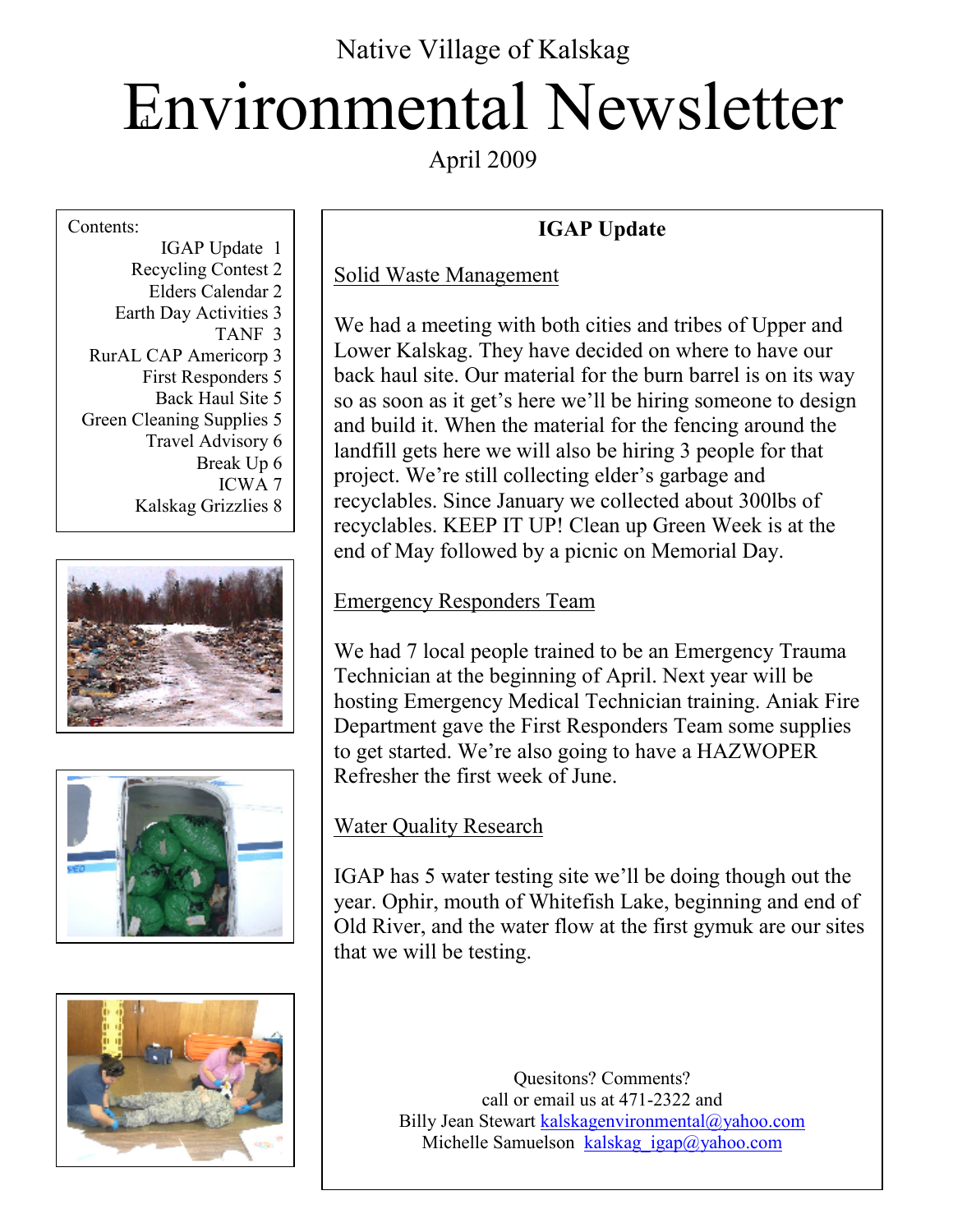# Recycling Contest

| "Take<br>nothing but                | The Contest began on when                                                                                                    | <b>WHO IS I</b>                                                                                                  |  |  |
|-------------------------------------|------------------------------------------------------------------------------------------------------------------------------|------------------------------------------------------------------------------------------------------------------|--|--|
| <i>pictures.</i>                    | we passed out the household                                                                                                  | <b>Coach Gardner</b>                                                                                             |  |  |
| Leave<br>nothing but<br>footprints. | recycling bins and it will end<br>on Memorial Day, May 25,<br>2009. Since then we collected<br>over 400 lbs. of recyclables. | <b>Hetheringtons</b><br><b>Clara Evan</b><br>Oxenia Littlefish<br><b>Bolassa Micheals</b><br><b>Daren Deacon</b> |  |  |
| Kill nothing<br>but time."          | IGAP takes plastics, cans,<br>batteries, light bulbs, and<br>electronics.                                                    | Those are the top 6<br>entered the contest<br>lf'e a Small Wo                                                    |  |  |

### N THE LEAD?

| <b>Coach Gardner</b>      | $25$ lbs. |
|---------------------------|-----------|
| <b>Hetheringtons</b>      | 16lbs.    |
| Clara Evan                | 14 lbs.   |
| Oxenia Littlefish         | 13 lbs.   |
| <b>Bolassa Michealson</b> | 11 lbs.   |
| <b>Daren Deacon</b>       | 10 lbs.   |

out of 25 people who so far.

### rld-Do Your Part!

### **REMINDER:**

**We only pick up recyclables when we are picking up elder's garbage. Call us when they are full or drop them off at the Town Hall from Monday thru Friday 9 am to 5pm.** 

### Elder's Garbage Pick Up

### **MAY 2009**

### **JUNE 2009**

| Sun            | Mon            | Tue | Wed | Thur           | Fri      | Sat            | Sun | Mon  | Tue            | Wed | Thur           | Fri | Sat |
|----------------|----------------|-----|-----|----------------|----------|----------------|-----|------|----------------|-----|----------------|-----|-----|
|                |                |     |     |                | 1        | $\overline{2}$ |     |      | $\overline{2}$ | 3   | $\overline{4}$ | 5   | 6   |
|                |                |     |     |                |          |                |     | Pick |                |     |                |     |     |
| $\overline{3}$ | $\overline{4}$ | 5   | 6   | $\overline{7}$ | 8        | 9              |     | up   |                |     |                |     |     |
|                |                |     |     |                |          |                | 7   | 8    | 9              | 10  | 11             | 12  | 13  |
|                | Pick           |     |     |                |          |                |     | Pick |                |     |                |     |     |
|                | up             |     |     |                |          |                |     | Up   |                |     |                |     |     |
| 10             | 11             | 12  | 13  | 14             | 15       | 16             | 14  | 15   | 16             | 17  | 18             | 19  | 20  |
|                | Pick           |     |     |                |          |                |     | Pick |                |     |                |     |     |
|                | Up             |     |     |                |          |                |     | Up   |                |     |                |     |     |
| 17             | 18             | 19  | 20  | 21             | 22       | 23             | 21  | 22   | 23             | 24  | 25             | 26  | 27  |
|                | Pick           |     |     |                |          |                |     | Pick |                |     |                |     |     |
|                | Up             |     |     |                |          |                |     | Up   |                |     |                |     |     |
| 24             | 25             | 26  | 27  | 28             | 29       | 30             | 28  | 29   | 30             |     |                |     |     |
|                | <b>Closed</b>  |     |     |                |          |                |     | Pick |                |     |                |     |     |
| 31             |                |     |     |                | Clean up |                |     | up   |                |     |                |     |     |
| Picnic         |                |     |     |                | Green up |                |     |      |                |     |                |     |     |
|                |                |     |     |                |          |                |     |      |                |     |                |     |     |
|                |                |     |     |                |          |                |     |      |                |     |                |     |     |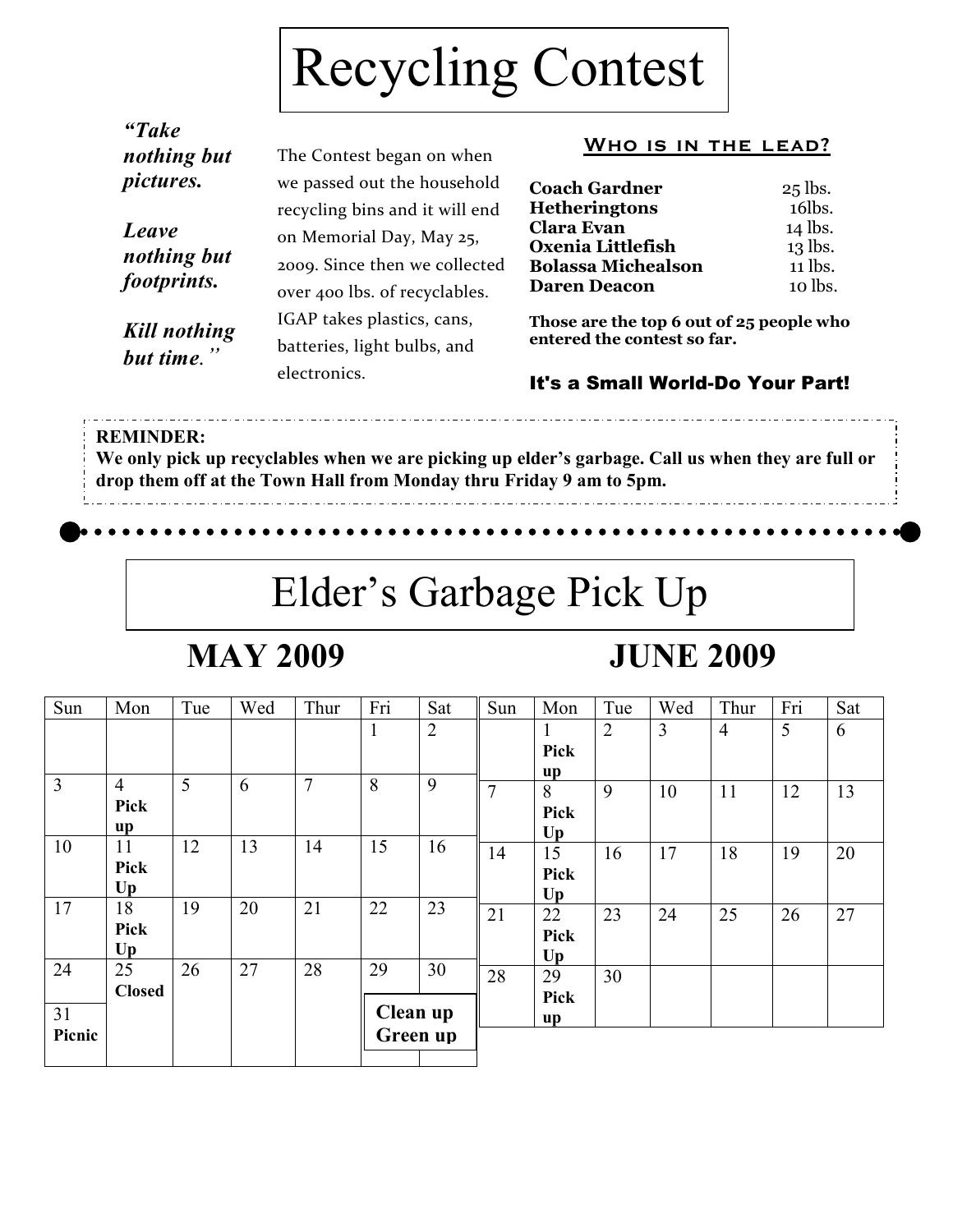### **~Earth Day Activities~**

Earth Day 2009 falls on April 22: It's a special day to learn about our planet and how to take care of it! Here are some ideas on what to do with your children.

### **TIN CAN FLOWER POTS**



**What you will need**:

●Empty Food Cans

- ●Screw driver or hammer
- ●Coloring Markers
- ●Scrap paper magazines, newspaper)
- ●Elmer's Glue

Clean the can and make sure there are no sharp edges on it.

Turn the can upside down and poke holes on the bottom.

Decorate the sides with whatever you'd like on it.

Now plant whatever you would like to see in it. This is a good way to re-use your food cans.

#### **Wax Paper Stained Glass Butterflies**



Fold a piece of waxed paper in two.

Draw half a butterfly with the body at the fold.

Flip the paper over and draw the other half of the butterfly.

Put some crayon shavings on the waxed paper.

Cover the waxed paper with another piece of waxed paper.

 Have an adult iron the two layers of waxed paper together on low heat

Cut out the butterfly.

Punch a hole near the top. Put a string in the hole for hanging it.

This butterfly looks beautiful hanging in a window

### **Litter Bugs**



### **What you will need:**

\*Egg Cartons \*Glue \* Junk, recycling material, twigs, and other found objects, like plastic lids, bottle caps, packing material, etc.

Use a single segment of an egg carton for the litter bug's body.

Use discarded objects to make eyes, mouth, legs, hair, and other body parts. Glue them to the egg carton segment.

HAVE A HAPPY EARTH DAY!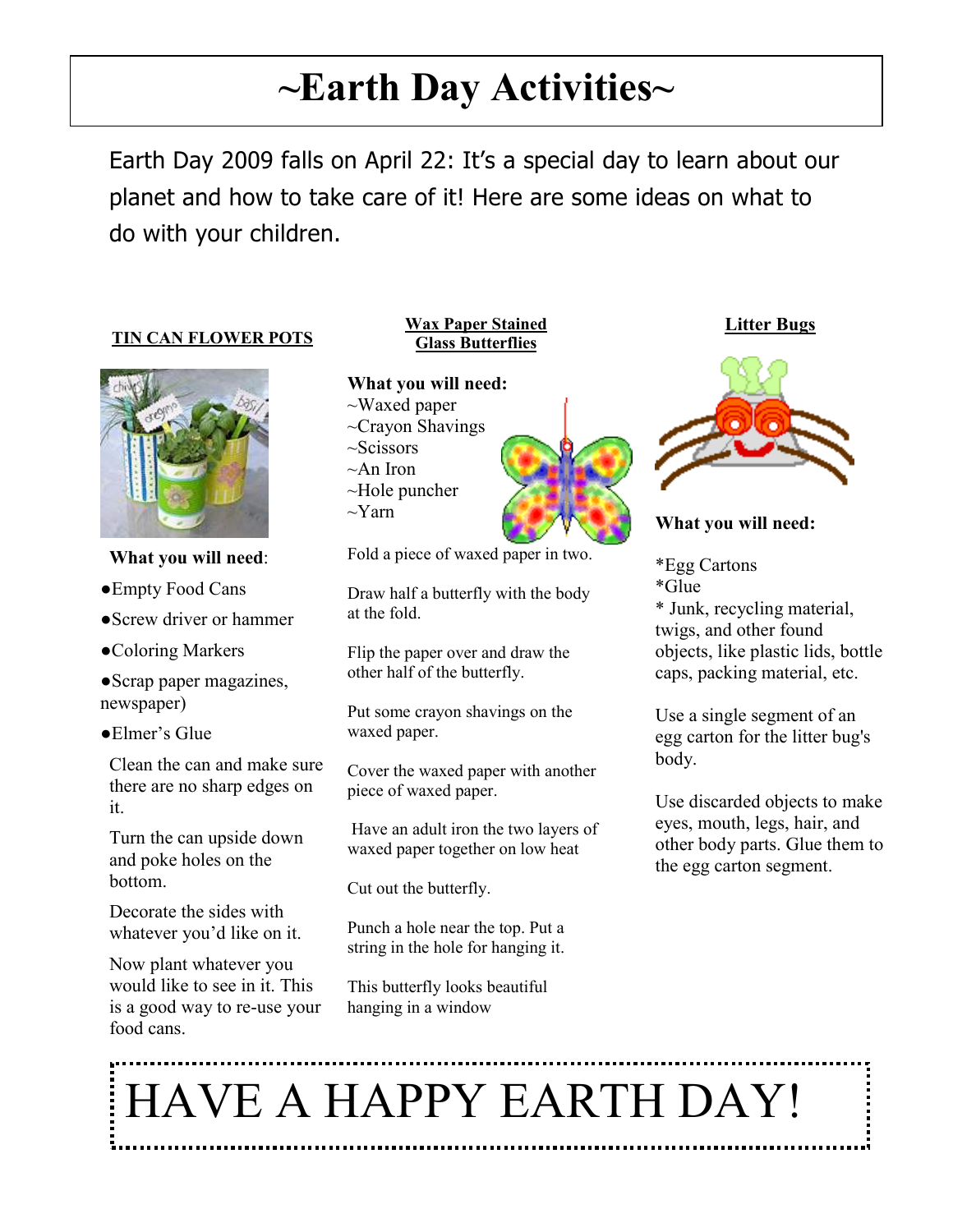### **TANF**

Denise Reed is hired by AVCP Client Services as the Temporary Assistance for Needy Families Case Manager (**TANF**). She has job, training, and scholarship applications. For the time being all applications for TANF will be sent directly to the eligibility technician in Bethel who will also handle any requirements needed to be in compliance with the program. After her training in May she will be able to assist clients.

> **Work hours**  Monday-Friday from 10 am to 5pm Phone: **471-2398** Email: dr-din@hotmail.com





### **RurAL CAP AmeriCorp**

Curtis Paul is hired by RurAL CAP AmeriCorp Program as a Vista Energy Employee which is to last for one year. These are some examples of what he might be doing in our community: exploring the use of alternative energy, hosting energy fairs and educating on conserving energy, taking over the community garden, performing home energy audits, searching for energy grants, distributing energy conservations tips, improve energy efficiency in homes. He will work closely with Tribal Administrator and Council and would like community involvement.

> **Work Hours**  Monday – Friday from 9am to5 pm Phone: 471-2207 Email: cpaul.vista@gmail.com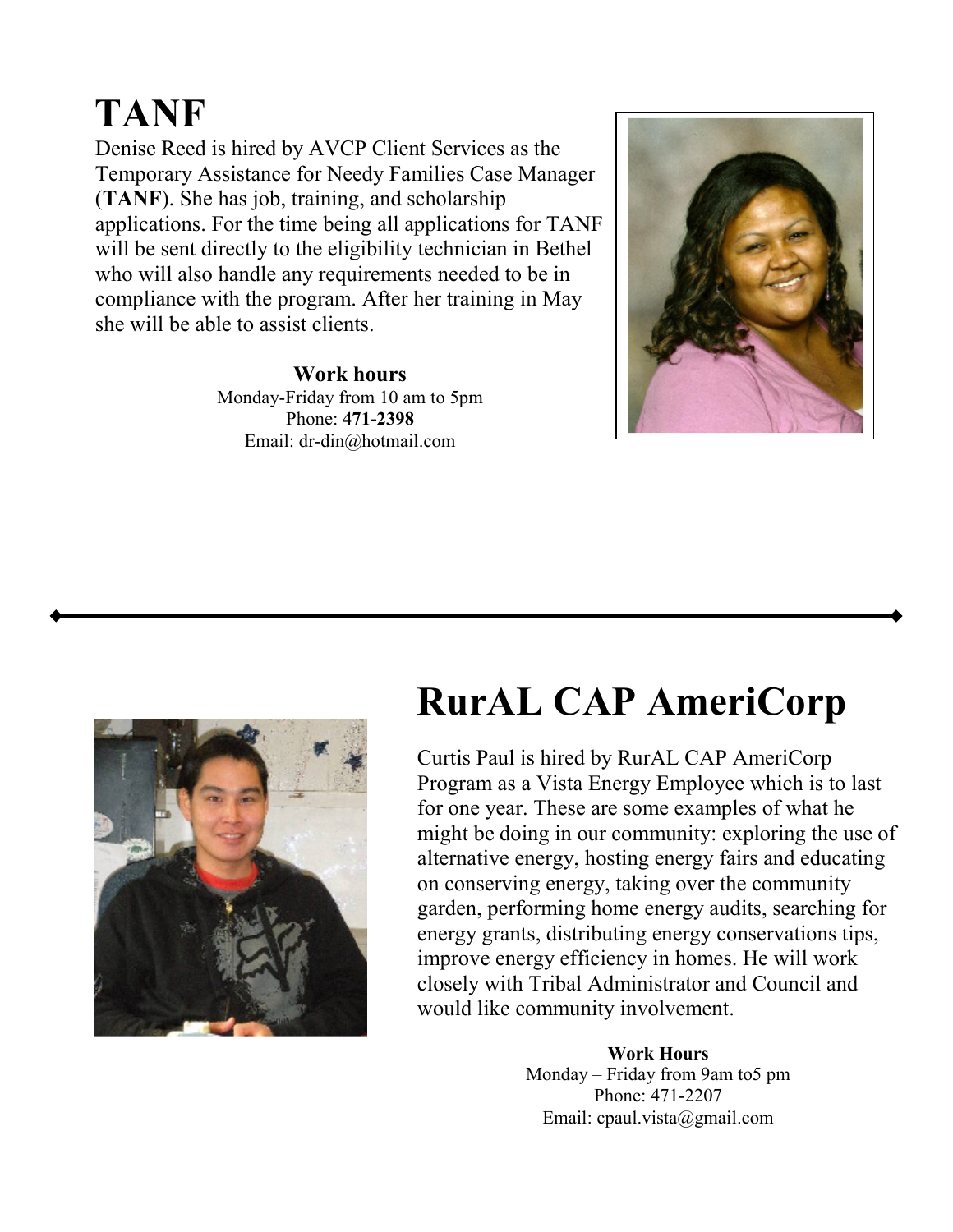### **First Responders**

IGAP hosted an Emergency Trauma Technician Training on March  $10^{th}$  to the  $14^{th}$  with YKHC and Arctic Care. We had 7 local people attend the training and passed both the written and CPR skills tests. IGAP will have training Emergency Medical Technician Training in the summer of 2010 and a HAZWOPER Refresher will be the first week of June. We will keep you updated.





## **Back Haul Site**

In the last meeting both City of Upper and Lower Kalskag council's selected a site for our backhaul material. It's located behind the Tank Farm. This site will be lined, fenced, and all the liquids will be drained before backhauling. We're going to be working with both cities and tribes to make this work. White goods (refrigerators, freezers, coolers), drums, motorized vehicles (metal boats, outboard motors, snow machines, ATVs, cars, trucks), and used oil are some of the material that we'll possibly collect when this site is ready for the public to use.

### **Spring Cleaning Supplies**

### **Creamy Soft Scrubber**

Pour about ½ cup of baking soda into a bowl and add enough liquid detergent to make a texture like frosting. Scoop the mixture onto a sponge and wash the surface. This is the perfect recipe for cleaning bathtub and sinks because it rinses easily and doesn't leave grit.

### **Window Cleaner**

Put ¼ to ½ teaspoon liquid detergent, 3 tablespoons of vinegar, and 2 cups of water into a spray bottle, shake it up a bit, and use as you would a commercial brand. The soap in this recipe is important. It cuts the wax residue from the commercial brands you might have used in the past.

### **Oven Cleaner**

Sprinkle water generously over the bottom of the oven, then cover the grime with enough baking soda that the surface it totally white. Sprinkle some more water over the top. Let the mixture set overnight. You can easily wipe up the grease the next morning because the grime will have loosened. When you have cleaned up the worst of the mess, dab a bit of liquid detergent or soap on a sponge, and wash the remaining residue from the oven. If this recipe doesn't work for you it is probably because you didn't use enough baking soda/ or water.

### **All-Purpose Spray Cleaner**

Combine  $\frac{1}{2}$  teaspoon of washing soda, a dab of liquid soap, and 2 cups of hot tap water in a spray bottle and shake until the washing soda has dissolved. Apply and wipe off with a sponge or rag.

### **Mold Killer**

Straight vinegar reportedly kills 82% of mold. Pour some white distilled vinegar into a spray bottle and spray on the moldy area. If you can put up with the smell, don't rinse and the vinegar will go away in a few hours.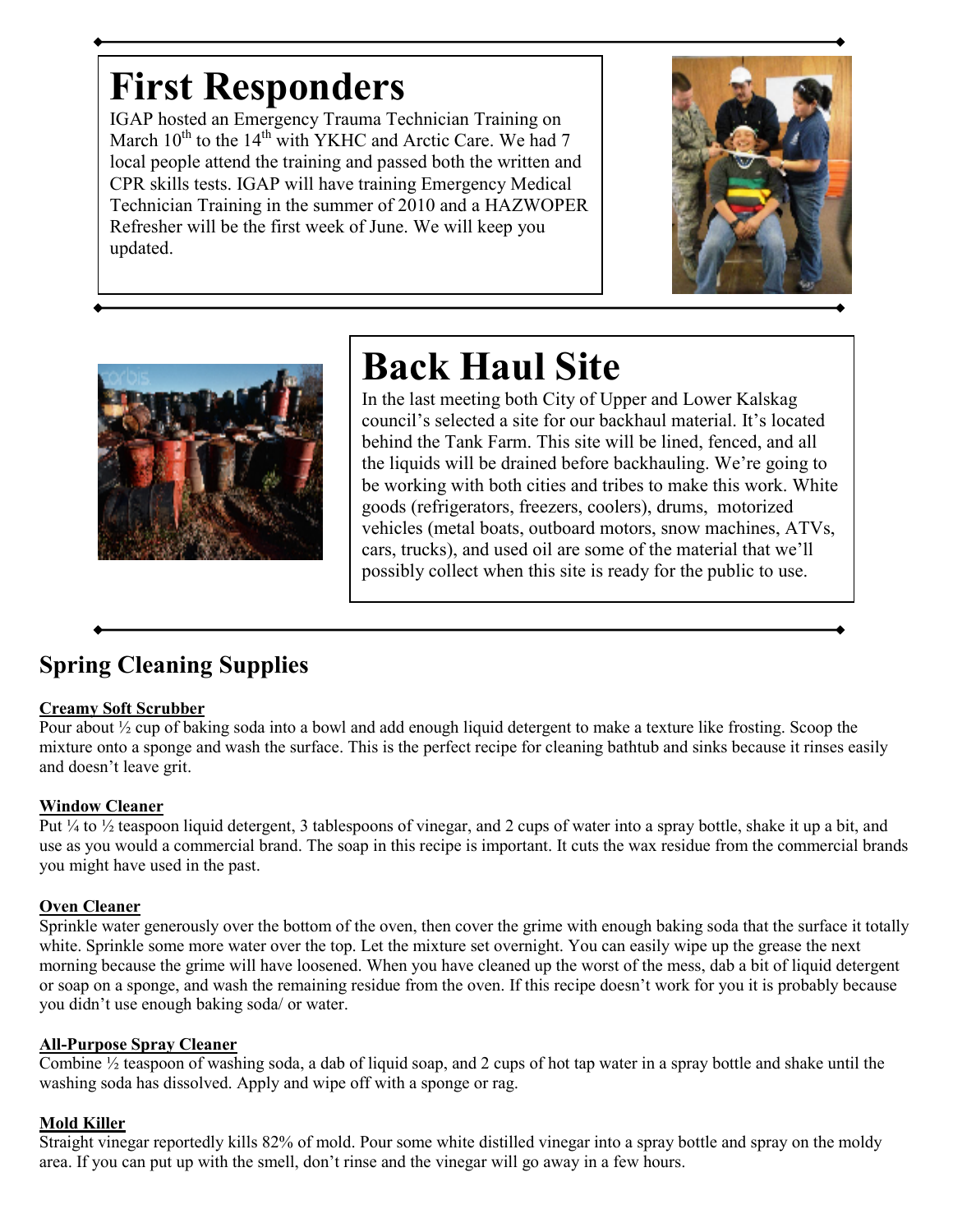### *\*\*\*\*\*\* Travel Advisory: Kalskag – Aniak Trail\*\*\*\*\*\**

The ice is dropping in some places breaking away from the banks and bars creating steep drops and even open water leads. Patches of sand and other dark objects are melting potholes in the ice. Snow that is hard in the morning is getting soft by afternoon. Travelers using four wheelers should be especially careful. Please be alert, cautious, and travel at a safe speed.

Travelers between Kalskag & Aniak need to use extreme caution going into and coming out from the short cut at Moses Vaska's fish camp. At the Lower End of the short cut, the swift current is eating out a long narrow open lead from the point of the island towards the hill side. This open hole is getting longer each day and some of it can't be seen under the deep snow. The old main trail goes right to the open water.

Travelers should stay close to the hill side and far away from the island. Even though it has been cool, the sun is strong and changes are occurring daily along the River.

#### **Happy Spring, good hunting, and safe travel From Bethel Search & Rescue**

### **Break Up**

Hydrologist Larry Rundquist says snowfall and the thickness of frozen ice are almost at historical averages in much of the state.

Rundquist says that stretches along the Kuskokwim River in Southwest

Alaska could see severe breakup as river ice slowly melts.

While floods cannot be predicted, there is a potential of flooding in any year. What do before break up

-Call your family together and develop an emergency plan.

-Ensure you have a portable battery operated radio and batteries.

-Decide what basic supplies your family requires and stock up.

-Consider having sand bags, plywood, plastic sheeting and lumber on hand to protect your house.

-Prepare an emergency kit.

-Have a full tank of fuel in your vehicle.

**Kalskag Teen Center Mini Ice Classic** 

April  $16^{th}$  to the  $30^{th}$ \$2.00 a guess 3 for \$5.00

See Lisa, Denise, Or Rose at the Tribal Office

> Monday thru Friday

9 am to 5pm

**Come and make your guess Good Luck!!**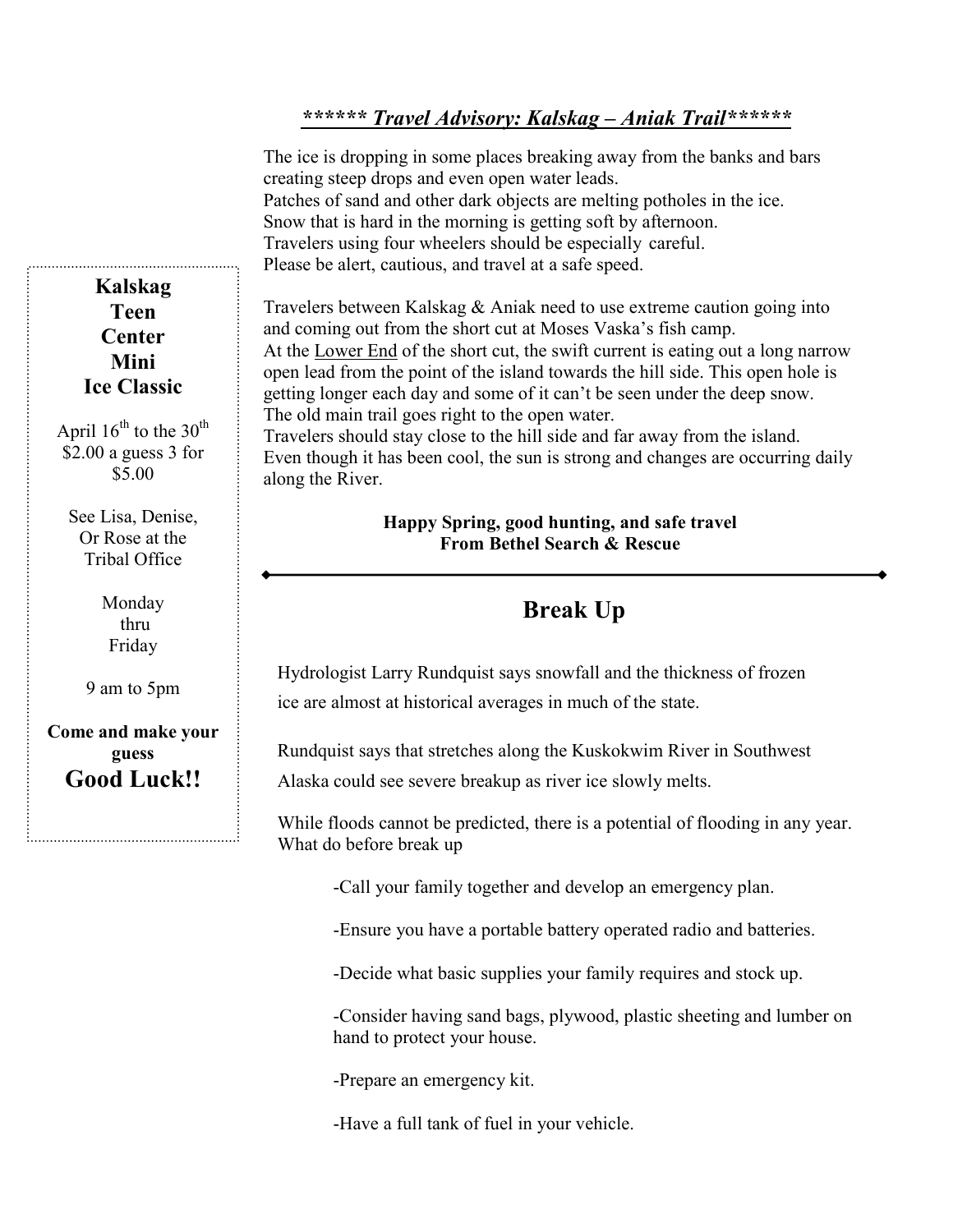# **Indian Child Welfare Act Department**



Hello everyone, from the ICWA department, it has been a couple months since I last wrote up something for the newsletter.

Another year of spring is here…. The kids are out playing till they think it's time to go home when it gets dark. This would be way past their bed time, especially when they have to get up early enough to eat breakfast and catch the bus by 6:50 AM (for those of you that live up at hillside.) Parents, Grandparents, Aunts, & Uncles keep up the good job in making sure that your kids make it to school, hang in there, we have about a month and half left of school. Let's continue to work together by helping & supporting each other in times when we need it.

Our kids' education is very important. Continue to praise the kids of their success so they will be encouraged to try harder, complete their tasks without being discouraged & be good role models for the kids of our future. When a child see that by giving/receiving a positive feedback/remark they feel good about them selves. (That's being a good role model) Be nice to people.

**30%** of the time children learn by what they hear **70%** learn by what they see

Examples: (mother's you know these famous words) When there is a time when an adult says to a child, "I thought I 'just' **told** you to etc, etc, etc., 'why' can't you **listen**? (This is an old time favorite!!!) **\***"Don't play in the water (puddles)/ don't get wet" **{that's the 30%}** 

Then when an adult involves a child in helping or doing something like for an example: cutting fish, daily chores, traditional activities, etc. The child is more eager to learn more or want to do it again and especially when you make it fun for them. **{That's the 70%}** 

The point is: Let that 30% be of good things for the kids to hear and learn. \* Don't holler, swear, or talk negative about one another And the 70% teach them what you want them to learn positively.

If anyone has any questions or need of any assistance I can help with: Guardianship forms, Cultural adoptions, Designation of Custodians, and education on parenting & social skills.

### **Work Hours Monday-Friday 10am to 2pm Phone: 471-2418**